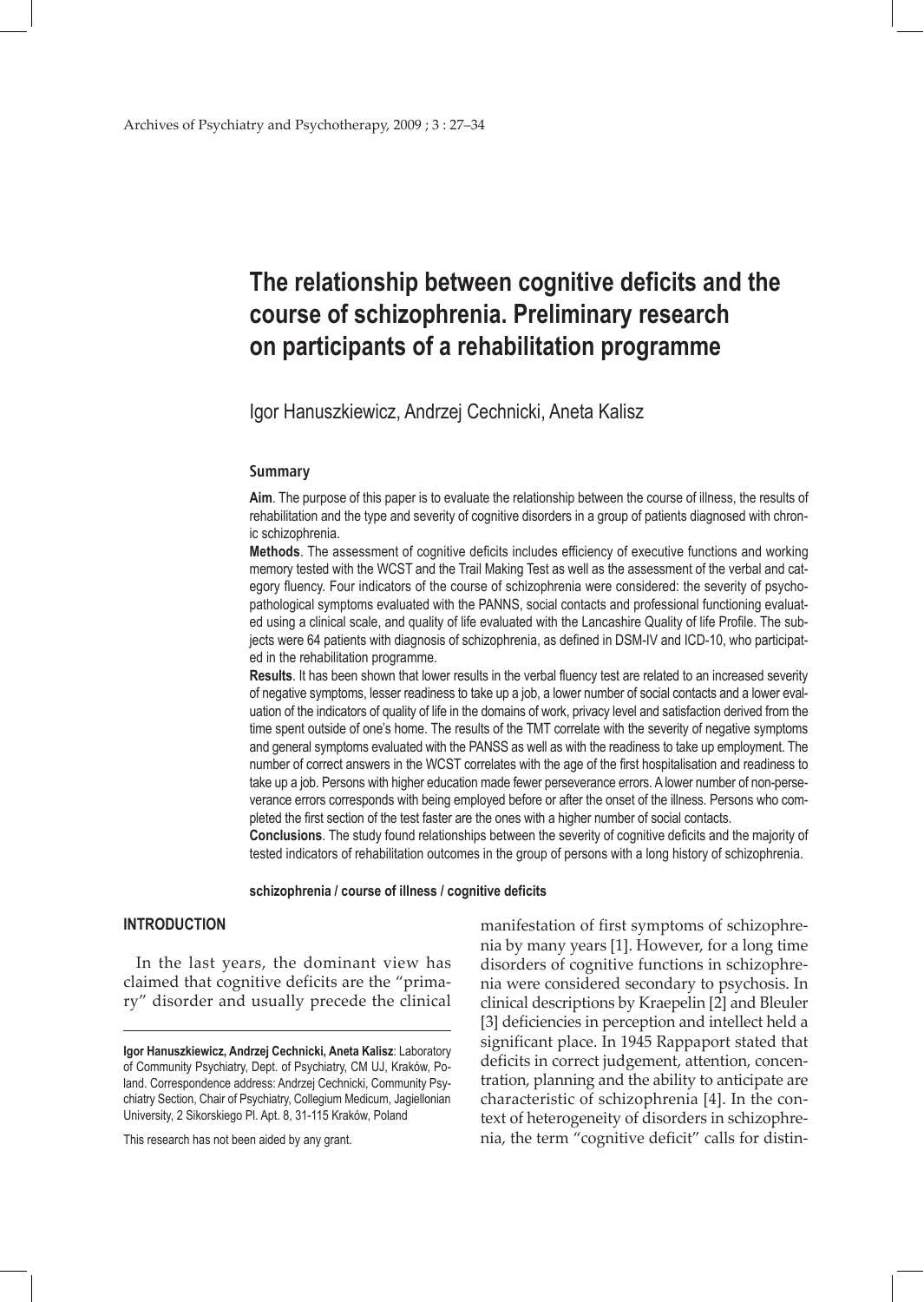guishing from the complex symptomatology of this illness.

For many years the prevailing goal of research on schizophrenia was to create a precise description of the illness and to isolate specific groups of symptoms [5]. The researchers differentiated productive (positive) symptoms, such as thought disorder, hallucinations and delusions from negative symptoms, i.e. passivity, inclination to seclude oneself or impoverished speech [6]. Unlike these well described syndromes, positive and negative, cognitive deficits are defined rather in an operational way, by using appropriate tests. Among the cognitive deficits, those most often encountered in experimental research are: attention disorders [7], deterioration of memory [8], small flexibility of thinking as a result of the impairment of the task prioritizing ability, which Goldberg [9] describes as inability to use available information. Many researchers are of the opinion that in persons with schizophrenia the IQ diminishes, however, in the middle of the last century Wechsler [10] already noted that the decrease pertains mainly to the non-verbal scale. The research with application of precise neuropsychological tests shows that these deficits also affect the verbal sphere and manifest themselves, among others, by a lesser ability to "produce" words than it is the case in the population of healthy persons [11].

The particular elements of information processing are so closely connected that it is hard to imagine attention disorders not influencing negatively the remembering process or the use of available information. In research this translates into use of many tests (often computer-based) enabling the assessment of separate functions as well as general functioning. In such studies it has been demonstrated that the level of cognitive functioning may, to a much greater degree than positive or negative symptoms, explain social and professional adjustment and the course of illness [12]. Many researchers emphasize that cognitive deficits are a very stable symptom in persons ill with schizophrenia, and to large extent it is independent of the course of the illness or the duration of symptoms [13].

#### **AIM OF THE STUDY**

The purpose of the study is the assessment of cognitive deficits and their effect on the outcome of a 3-year rehabilitation programme for persons suffering from chronic schizophrenia. The research goals were formulated as follows: 1. the assessment of the rehabilitation outcome and its relation to cognitive deficits in the area of psychopathology after three years of participation in the programme, 2. the assessment of the rehabilitation outcome and its relation to cognitive deficits in the scope of social and professional functioning after three years of participation in the programme, 3. the assessment of the rehabilitation outcome and its relation to cognitive deficits in the aspect of subjective evaluation of the quality of life after three years of participation in the programme.

#### **SUBJECTS**

The subjects were 64 persons with schizophrenia diagnosed in accordance with DSM IV and ICD-10 criteria. The persons included in the study were qualified for a long-term rehabilitation programme due to a particularly disadvantageous course of illness.

The testing was conducted in the third year of the programme operation.





Altogether 27 (42%) women and 37 (58%) men participated in the study. The average age of the participants was 35 years; the youngest participant was 21, the eldest 55 years. All subjects had lost their jobs. 10 persons (16%) had higher education, 6 persons (9%) had incomplete higher education, 26 persons (41%) had secondary ed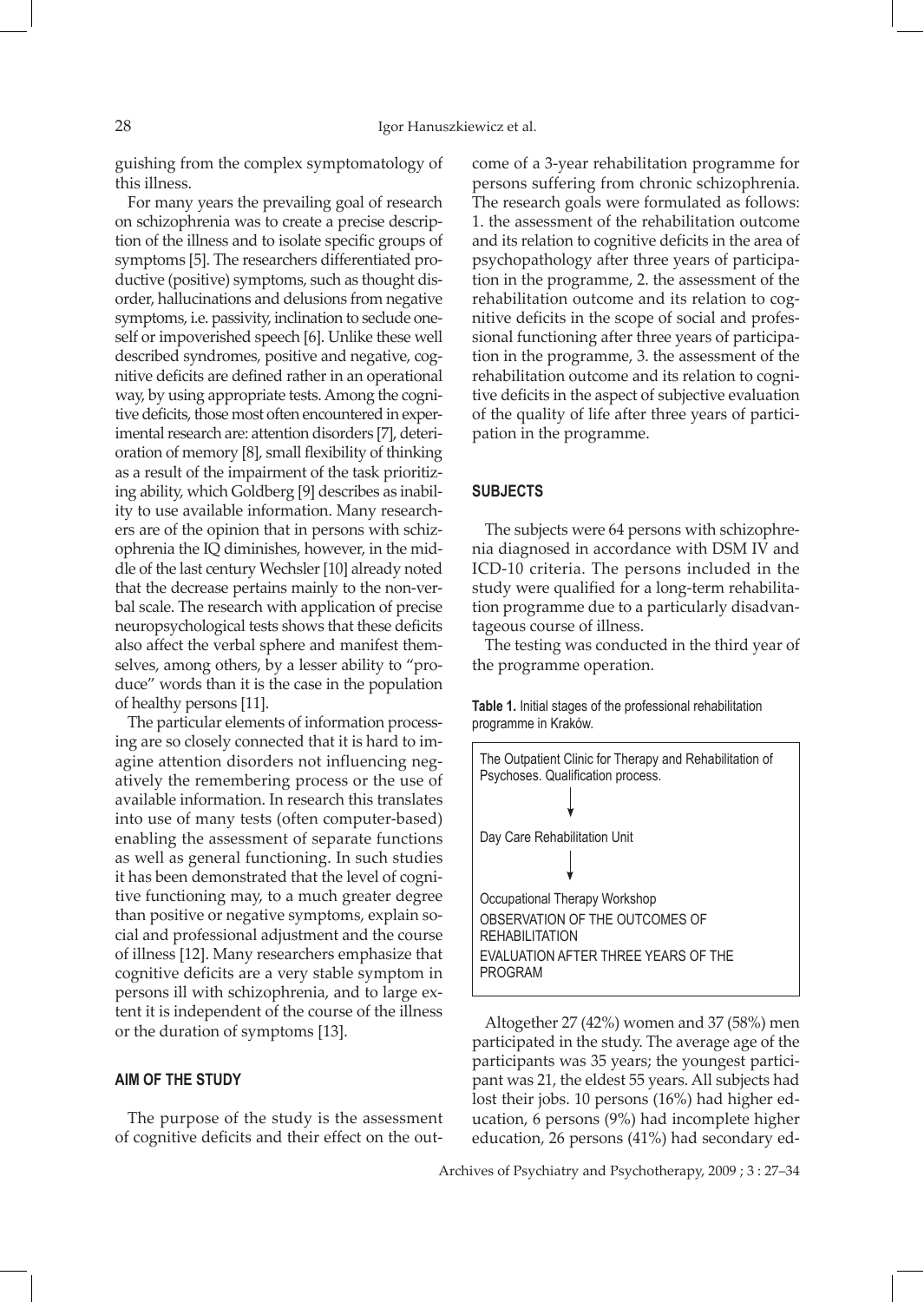ucation, 22 persons (34%) had elementary education. 7 persons were married, 4 persons divorced, 53 were single. The prevailing majority of the subjects had very scarce social contacts, comprising mainly their own generational families or the patients' community. The average age of the first hospitalisation was 23 years, the average time span of the illness was 12 years (from 3 to 29 years). The average number of hospitalisations per person was 3.7. Half of the subjects had been hospitalised more than twice, 15 percent of the subjects had been hospitalised over 6 times.

#### **METHODS**

In order to assess the psychopathological condition of the subjects the PANSS was employed and separate analyses of general symptoms as well as positive and negative syndromes were performed. Cognitive deficits were assessed with the Verbal and Category Fluency Test, the Trail Making Test to evaluate psychomotor speed and visual-spatial operational memory, and with the WCST, which is particularly sensitive in the evaluation of frontal lobe dysfunctions such as planning ability and the efficiency of executive functions [1]. Verbal fluency was assessed using letter and category tests. In the letter test, the subject's task was to utter as many words starting with a given letter of the alphabet as possible, within 1 minute. In the category test, the subject's task was to say as many words fitting a given category as possible, within 1 minute. The Trail Making Test consists of points drawn on an A4 sheet, the subject's task being to connect them by drawing a line. In the A version, subsequent numbers should be connected in sequence; 1 with 2, then with 3 and so on. In the B version, the correct way of connecting the points is to alternately connect numbers and letters of alphabet; 1 with A, then with 2, then with B, and so on. The B version is therefore harder to complete, because of the necessity of switching attention between two automated sequences: counting and alphabet. The result is the time needed to complete each task. The Wisconsin Card Sorting Test (WCST) consists of cards the subject is asked to sort by matching the patterns in accordance with a directly undisclosed principle, which changes during testing. The subject knows if he/she is using the right principle by the feedback from the experimenter. The results are scored as follows: the number of attempts needed to complete the whole test, the number of errors of perseverative and non-perseverative nature, the number of correct answers and the number of attempts before completing the first category.

The evaluation of "the readiness to take up a job" was performed on a 5-point Likert-type scale. It had been taken into account that the subjects are a very homogenous group. Most of them have not had a job for years and they remain professionally inactive. The highest ranked response on the scale was taking up a job on the free labour market. The remaining points contained descriptions of "the readiness to take up a job" analysed across three essential dimensions: a) professional skills and perseverance in activities, b) self-reliance and self-direction, c) cooperation and communication with colleagues and supervisors. It was assumed, that "the readiness to take up a job" is an important success in the rehabilitation process in view of the high rate of unemployment, which constitutes an additional obstacle in carrying out this intention. To assess social contacts a clinical Likert-type scale was used, where the lowest ranked contacts were limited to the subject's family, then the contacts limited to a group of patients, and the highest ranked contacts outside the subject's family and a group of patients.

Quality of life was evaluated with the Lancashire Quality of Life Profile constructed by Joseph Olivier of the University of Manchester. The questionnaire is in a form of a structured interview, containing patient's "objective" account of his/her current level of psycho-social functioning in several domains of life, and his/her "subjective" evaluation of his/her satisfaction derived from functioning in these domains. The questionnaire comprises of general sections: client's personal information, general well-being, work/ education, leisure, religion, finances, living situation, legal/safety, family relations, social relations, health, and self-image. This study includes only subjective evaluations pertaining to each of the above mentioned domains. The evaluations were made on a 7-point Likert-type scale of satisfaction, where "1" denoted "could not be worse" and "7" denoted "could not be bet-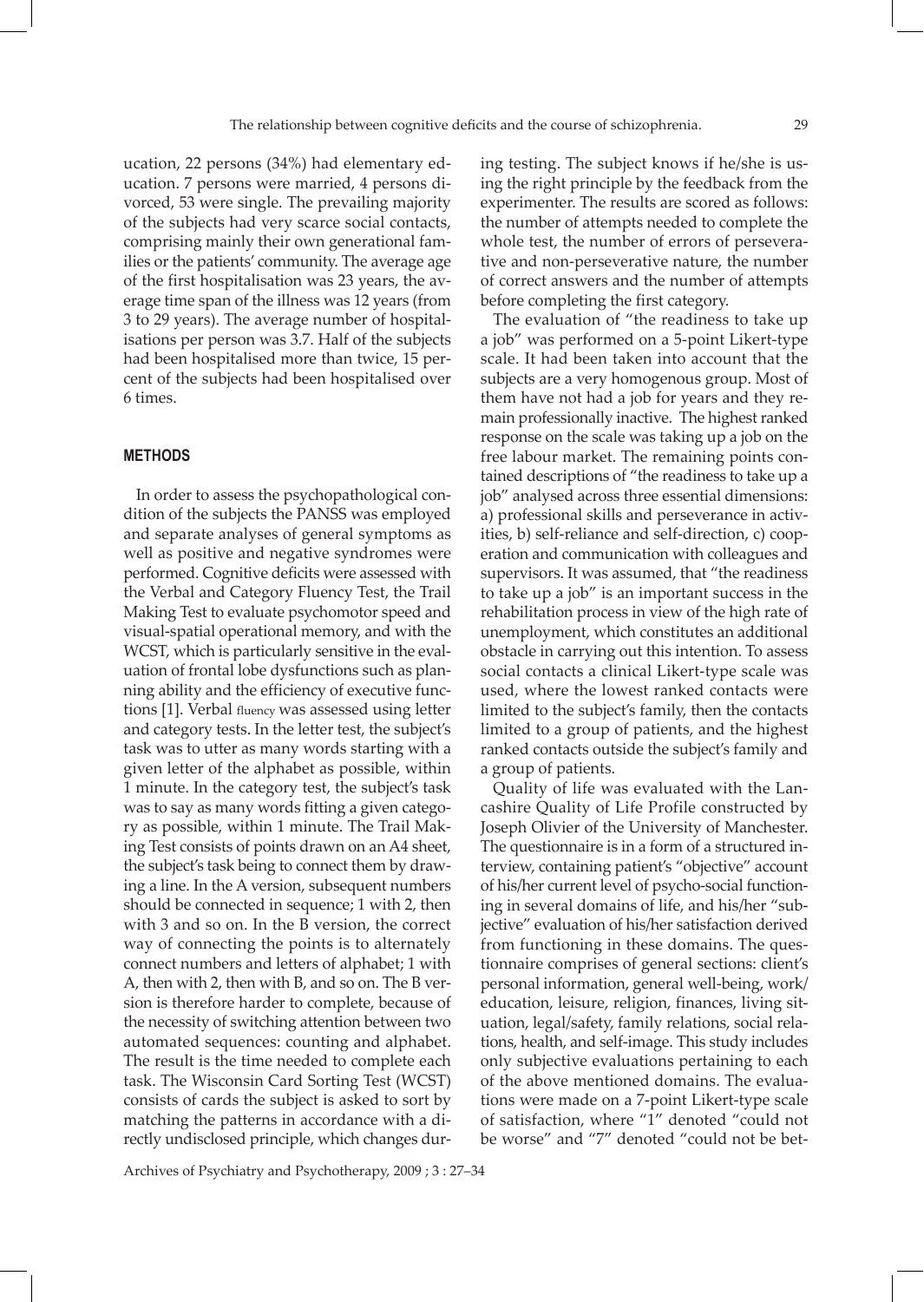ter". The subjects were divided, in accordance with their results, into three groups: the dissatisfied (responses on the scale ranging from 1 to 3), the ambivalent (responses on the scale equal 4), and the satisfied (responses on the scale ranging from 5 to 7). The same division was adopted by Cechnicki and Valdes [14].

# **RESULTS**

The relation between the outcomes of rehabilitation and the severity of cognitive deficits was assessed. Comparing the results obtained in tests of cognitive functions after three years of the rehabilitation programme's implementation with the results of similar studies, it can be stated that the obtained results are lower than in the population of healthy individuals [15, 16, 17] and are characteristic of persons with schizophrenia diagnosis [18, 19, 20].

The subjects on average did not score more than 13 words in the Verbal Fluency Test and not more than 17 words in the Category Fluency Test within the time of 1 minute. Completion of the Trail Making Test exceeded on average 1 minute in the A version and lasted on average almost 3 minutes in the B version. The WCST showed mainly non-perseverative errors. The number of attempts needed to complete the first category turned out to be high (Tab. 2).

| Tests assessing cognitive deficits                                  | Mean  | Standard<br>deviation |
|---------------------------------------------------------------------|-------|-----------------------|
| Verbal Fluency Test - number of words<br>starting with "A"          | 11.4  | 5.7                   |
| Verbal Fluency Test - number of words<br>starting with "S"          | 12.8  | 5.7                   |
| Category Fluency Test - number of words                             | 17.1  | 6.6                   |
| Trail Making Test - A version (in seconds)                          | 71    | 33                    |
| Trail Making Test - B version (in seconds)                          | 151.2 | 78.6                  |
| WCST – number of correct matches                                    | 66.6  | 17.7                  |
| WCST - number of errors                                             | 40.4  | 27.8                  |
| WCST - number of attempts prior<br>to completing the first category | 24.9  | 29.5                  |
| WCST - number of non-perseverative errors                           | 41.1  | 28.00                 |
| WCST - number of perseverative errors                               | 18.5  | 14.9                  |
| WCST – number of correctly matched categories                       | 4.1   | 2.2                   |

# **The relation between cognitive deficits and the severity of psychopathology.**

The results obtained with the PANSS demonstrate a fixed, low level of positive symptoms (the average score of 16.5 out of a maximum of 49), moderate level of negative symptoms (the average score of 41.8 out of a maximum of 112). The subjects make up a group in which negative symptoms predominate over positive ones proving a disadvantageous course and increase of disorders (Jablensky – types of courses WHO). The study demonstrated the existence of a relationship between the severity of psychopathological symptoms and cognitive deficits (Tab.3).

| <b>Table 3.</b> Correlations between the results of tests assessing |  |  |
|---------------------------------------------------------------------|--|--|
| cognitive deficits and psychopathological variables                 |  |  |

| Tests                                                         | <b>PANSS</b><br>- negative<br>symptoms | PANSS - general<br>psychopathology |
|---------------------------------------------------------------|----------------------------------------|------------------------------------|
| Verbal Fluency Test<br>- number of words<br>starting with "A" | $-0.27*$                               |                                    |
| <b>Trail Making Test</b><br>- A version                       | $0.36**$                               | $0.29*$                            |

Correlations estimated using Spearman's rank correlation coefficient, \*p≤0.05; \*\*p≤0.01

The results of the fluency test for the assessment of verbal functioning turned out to be related to negative psychopathology. The Trail Making Test (in a simplified version) was performed with poorer results by persons with more negative symptoms and a higher level of general psychopathology. The persons who had become ill later in life give more correct responses in the WCST. There was no relation found between cognitive deficits and positive symptoms in the studied group.

# **The relationship between cognitive deficits and professional functioning.**

None of the 64 subjects took up a job on the open labour market after three years of the rehabilitation programme. 12% of the subjects were employed in sheltered work settings or performed odd jobs. The remain-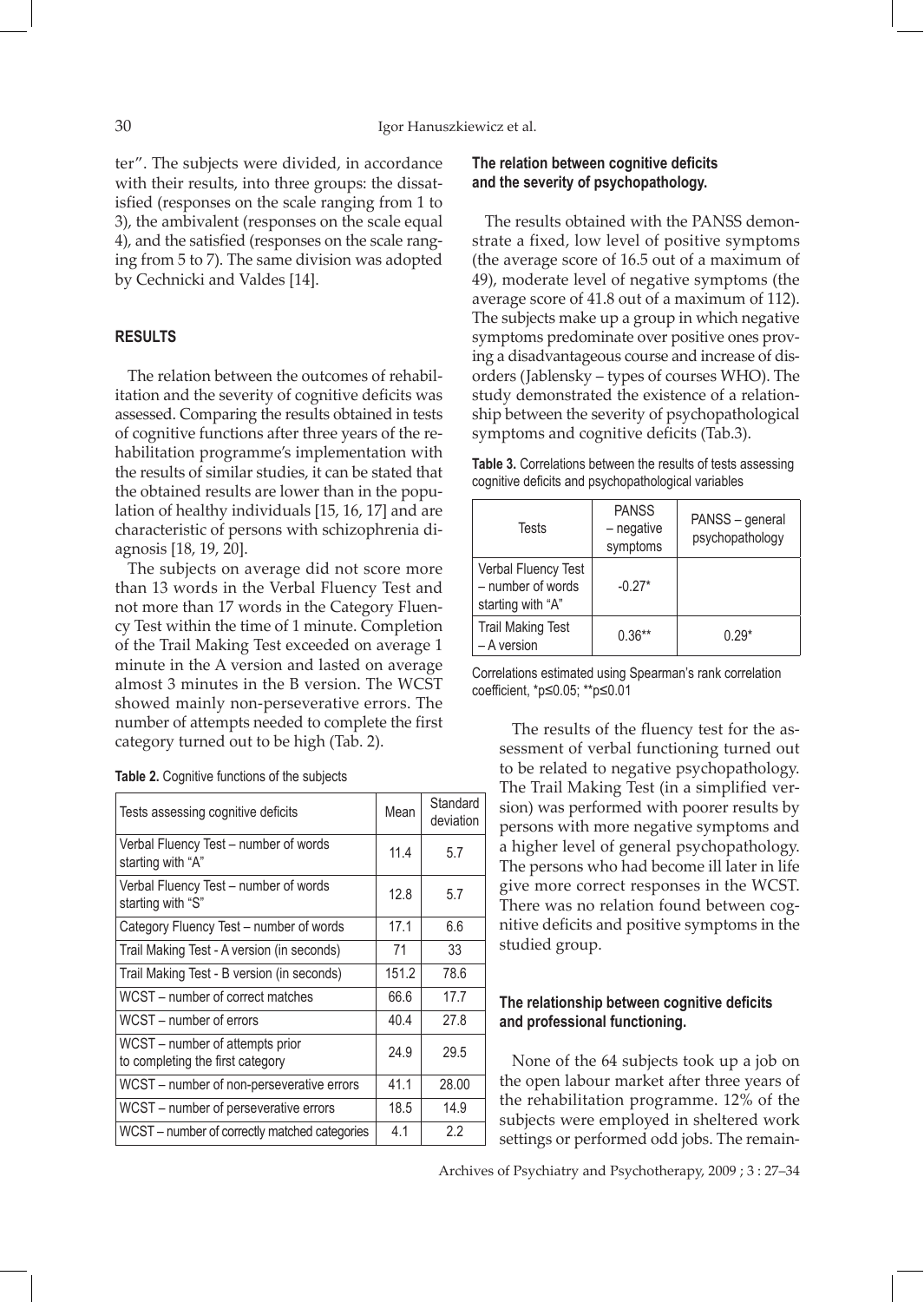ing 88% did not take up any job, of that 17% did not meet one condition and 59% - two or three conditions determining readiness to take up a job. 12% of the subjects refused participation in the professional rehabilitation programme.

Two parameters of the WCST turned out to be statistically significant correlates of actual employment of the ill persons. A higher number of correct responses in the WCST, better verbal fluency and a shorter time of completion of the Trail Making Test - the more difficult B version -showed a statistically significant relationship with higher professional competencies of the ill persons after the completion of the rehabilitation programme (Tab. 4).

## **The relationship between cognitive deficits and social functioning**

After three years of participation in the rehabilitation programme, social contacts of 31 subjects (48%) were restricted to the closest family, 21 persons (32%) maintained contacts limited to the patients' community, 13 persons (20%) had also contacts outside the patients' community (Tab. 5).

The greater extent of social contacts assessed after three years of operation of the rehabilitation programme was related to lower level of cognitive deficits as evaluated with the Verbal Fluency Test and the A version of the Trail Mak-

| Professional competencies<br>- appraisal after 3 years of<br>rehabilitation | WCST - number of<br>correct answers | Verbal Fluency Test<br>$-$ number of words $(s)$ | Verbal Fluency Test<br>$-$ number of words (a) | $TMT(B) - time$<br>in seconds |
|-----------------------------------------------------------------------------|-------------------------------------|--------------------------------------------------|------------------------------------------------|-------------------------------|
| A higher appraisal of<br>professional competencies                          | $0.30*$                             | $0.34*$                                          | $0.42**$                                       | $-0.34*$                      |

Correlations estimated using Spearman's rank correlation coefficient, \*p≤0.05; \*\*p≤0.01

**Table 5.** Correlations between the quantity and quality of social contacts and occurrence/ severity of cognitive deficits.

| Results after 3 years<br>of rehabilitation | Verbal fluency<br>$-$ number of words (a) | Verbal fluency<br>$-$ number of words $(s)$ | Trail Making Test (a)<br>- time in seconds | Number of attempts<br>prior to completing the<br>first category f (WCST) |
|--------------------------------------------|-------------------------------------------|---------------------------------------------|--------------------------------------------|--------------------------------------------------------------------------|
| Broader scope<br>of social contacts        | $0.33*$                                   | $0.35*$                                     | $-0.35*$                                   | $-0.36**$                                                                |

Correlations estimated using Spearman's rank correlation coefficient, \*p≤0.05; \*\*p≤0.01

ing Test. The persons who had more social contacts needed less attempts in order to complete the first category of the WCST.

### **The relationship between cognitive deficits and the subjective evaluation of the quality of life.**

After three years of the rehabilitation programme, more than half of the subjects (52%) declared satisfaction in the domain of work, understood as the activities at Occupational Therapy Workshops (12% were dissatisfied and 36% had ambivalent feelings). As far as the activities outside home except workshops are concerned, 52% of the subjects were satisfied (19% were dissatisfied, 29% had ambivalent opinions). Regarding the level of privacy in their own home, 53% were satisfied (17% were dissatisfied and 36% had ambivalent feelings). Tab. 6 (next page)

The level of satisfaction with activities the subjects take part in, outside of home is in a statistically significant relation to the results of the category fluency test. The satisfaction of the level of privacy and the satisfaction with professional activities (at work and at occupational therapy workshops) is in a statistically significant relation to the results of the verbal fluency test. The evaluation of the quality of life was not related to cognitive deficits assessed with the Trail Making Test and WCST.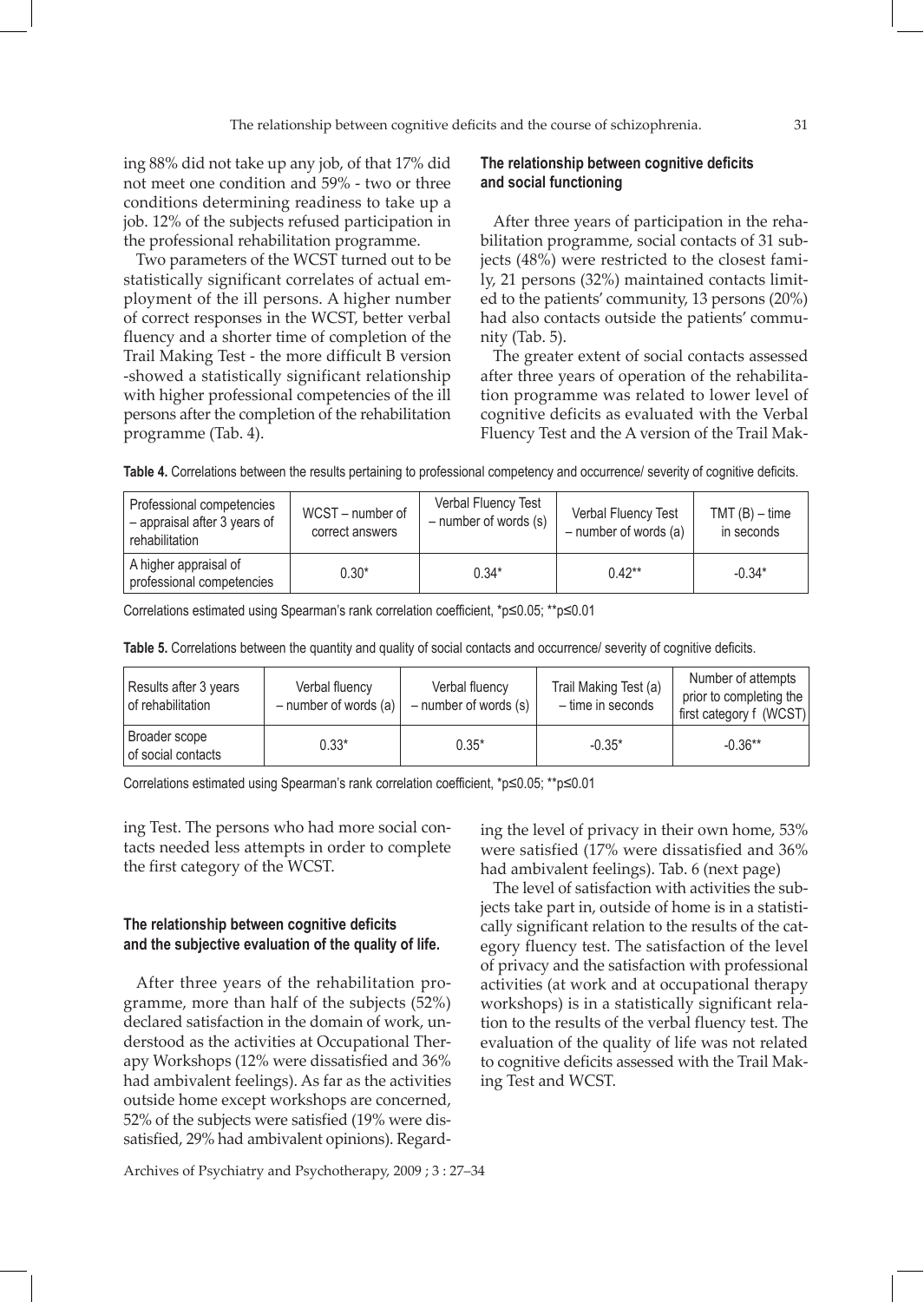#### 32 Igor Hanuszkiewicz et al.

**Table 6.** Statistically significant differences in the results of the Fluency tests in the groups of satisfied and dissatisfied persons across various domains.

| Fluency test/ quality of life assessment domain  | Satisfied |                       | Dissatisfied |                       | significance |
|--------------------------------------------------|-----------|-----------------------|--------------|-----------------------|--------------|
|                                                  | mean      | standard<br>deviation | mean         | standard<br>deviation | level        |
| Categorial fluency/ Leisure                      | 17.36     | 4.87                  | 13.50        | 5.17                  | $p=0.03$     |
| Verbal fluency/ Living situation - privacy level | 12.05     | 5.99                  | 9.88         | 5.17                  | $p=0.03$     |
| Verbal fluency/work                              | 11.60     | 5.19                  | 7.62         | 4.53                  | $p=0.05$     |

Differences estimated using t-test

### **DISCUSSION**

The results obtained in the assessment of cognitive dysfunctions are similar to results presented in other research papers, in which it was demonstrated that persons with a schizophrenia diagnosis perform the tests employed in this study at a lower level than a population of healthy individuals. The average number of errors in the WCST made by subjects of Voruganti et al. [18] equalled 46, while in the same study, healthy persons made on average 7 errors. Everett et al. [21] demonstrated that persons with a schizophrenia diagnosis, in comparison to a group of healthy individuals, completed fewer categories, made more errors of perseverative nature (28), needed more attempts to complete the first category (over 30). Similar results were obtained by Morice [22]. Also the results of the Trail Making Test and the Verbal Fluency Test obtained in this study are similar to results of other researchers [1, 12].

In the presented study cognitive deficits are related to the severity of psychopathology through correlations with the negative syndrome, which coincides with results of other researchers [20, 23]. However, taking into account the relatively low correlation with verbal fluency and lack of correlation with the WCST results in this study, we have to assume that the obtained results indicate only a partial relationship between the negative syndrome and cognitive deficits, as well as a difficulty to unequivocally determine the interrelations between these phenomena.

The interdependencies between social and professional functioning and cognitive deficits in schizophrenia are among the well substantiated in numerous research studies [12, 24]. In the presented study, correlations of socio-professional variables with clinical variables are prevailing. The presumed cause of this may be the considerable power of socio-professional variables as well as the results of the tests assessing cognitive deficits to verify "the general adaptation level". Focusing on a group of patients suffering from symptoms of schizophrenia, it needs to be noted, that in day-to-day diagnosis the key factor is not the results of cognitive tests but the presence of clinical symptoms, which can be related to specific deficits only indirectly. A multidimensional clinical picture as opposed to a hierarchically organised picture of cognitive disorders [25] still remains a better tool to define the limits of schizophrenia. As noted by Mosiołek i Łoza [23], despite numerous empirical reports on distinct relationship between schizophrenia diagnosis and the presence of perseverative errors in the WCST results, nobody dared to put forward a hypothesis on a greater significance of these results than of delusions.

The assessment of the quality of life differs from the other evaluated dimensions due to its subjective nature. The interpretation of the obtained results may be difficult, because the assessment of the quality of life can be viewed as an intermediary variable. A lower evaluation of satisfaction from work or the time spent outside of home by a group of individuals demonstrating a lower verbal fluency can arise from the fact that they are less skillful in contacts with others and thereby they feel less comfortably in situations requiring such contact. Another possible interpretation indicates that exactly the higher level of cognitive deficits affects the general tendency to a lower self-esteem and thus a lesser satisfaction. It may be the case, that these methodological complexities are the reason for which there is so few studies of the relationship between cognitive deficits and the quality of life of individuals suffering from schizophrenia, and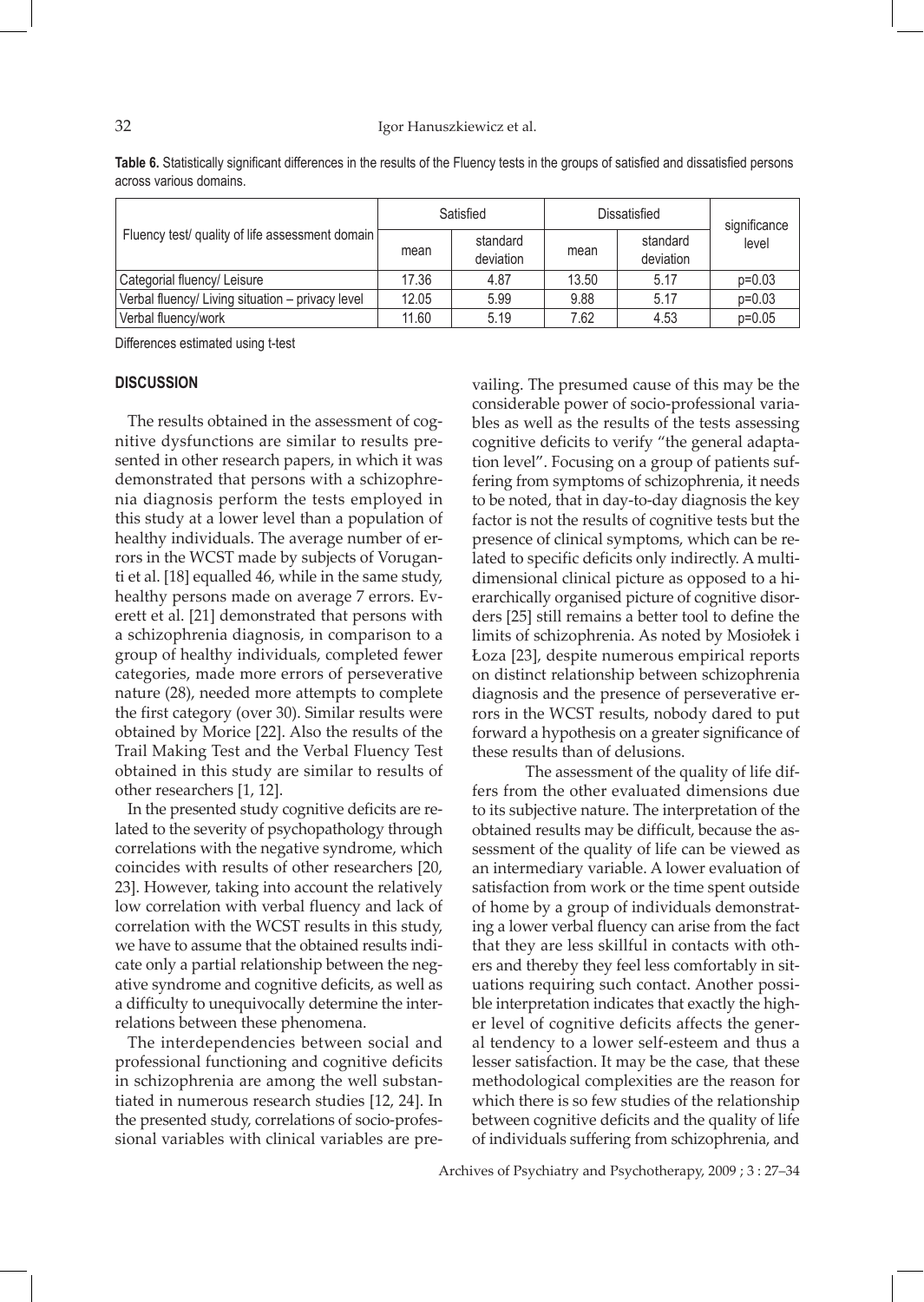the results indicate little to no correlation [26]. Therefore it is all the more important that in the presented study, out of a number of results, the ones that turned out to be significant for selfesteem pertained to the verbal function, proper functioning of which is necessary for a complete communication. This outcome implies that communication competence plays a big part in the evaluation of the quality of life and, indirectly, in the self-esteem of individuals ill with schizophrenia.

# **CONCLUSIONS**

Relationships between the severity of cognitive deficits and the majority of the evaluated outcomes of rehabilitation programme have been found in a group of individuals with a long-term course of schizophrenia.

- 1. It has been demonstrated that high level of verbal fluency corresponds with the majority of good outcomes of the rehabilitation.
- 2. There was no relationship found between the severity of cognitive deficits and the severity of positive symptoms in the third year of the rehabilitation programme.
- 3. Studies of the relationship between cognitive functioning and the outcome of a rehabilitation programme constitute a valuable hint for constructing treatment programmes for persons suffering from schizophrenia.

# **REFERENCES**

- 1. Borkowska A. Rybakowski J. Deficyty poznawcze w schizofrenii In: Borkowska A. (ed). Zaburzenia funkcji poznawczych w chorobach psychicznych. Kraków: Biblioteka Psychiatrii Polskiej; 2005. p. 7–29.
- 2. Kraepelin E. Psychiatrie. Ein Lehrbuch fur Studierende und Ärzte. Leipzig 8 Auflege: Barth; 1913.
- 3. Bleuler E. Dementia Praecox or the Group of Schizophrenias (J. Zinkin, Trans.). New York: International Universities Press; 1945.
- 4. Rappaport D, Gill M, Schafer R. Diagnostic Psychological Testing. Chicago: Year Book; 1945.
- 5. Kay SR, Fiszbein A, Opler A. The Positive and Negative Syndrome Scale (PANSS) for schizophrenia. Schizophr. Bull. 1987; 13: 262–276.

 6. Andreasen NC, Olsen S. Negative v positive schizophrenia. Definition and validation. Arch Gen Psychiatry 1982; 39(7): 789–94.

- 7. Hirt M, Pithers W. Selective attention and levels of coding in schizophrenia. British Journal of Clinical Psychology 1991; 30: 139–149.
- 8. Carter CS, Barch DM. Attention, memory and language disturbances in schizophrenia: characteristics and implications. Advances in Psychiatry 2000; 3: 45–72.
- 9. Goldberg TE, Weinberger DR, Berman KF, Pliskin NH, Podd MH. Further evidence for dementia of the prefrontal type in schizophrenia? A controlled study of teaching the Wisconsin Card Sorting Test. Arch Gen Psychiatry 1987; 44(11): 1008–14.
- 10. Wechsler D. The measurement of the adult intelligence. Williams and Wilkins, Baltimore; 1941; 145–162.
- 11. Henry J, Crawford J. A meta-analytic review of verbal fluency deficits in schizophrenia relative to other neurocognitive deficits. Cognitive Neuropsychiatry 2005; Vol. 10 (1): 1–33
- 12. Weinberger DR, Gallhofer B. Cognitive function in schizophrenia. Int Clin Psychopharmacol. 1997; 12(Suppl 4): 29–36.
- 13. Goldberg TE, Hyde TM, Kleinman JE, Weinberger DR. Course of schizophrenia: neuropsychological evidence for a static encephalopathy. Schizoph Bull 1993; 19(4): 797–804.
- 14. Cechnicki A, Valdes M. Relation between schizophrenic patients' quality of life and symptom severity. Archives of Psychiatry and Psychotherapy 2003; 3: 55–69.
- 15. Harvey PD, Keefe RS. Cognitive impairment in schizophrenia and implications of atypical neuroleptic treatment. CNS Spectr 1997; 2: 1–11.
- 16. Heinrichs RW, Zakzanis KK. Neurocognitive deficit in schizophrenia: a quantitative review of the evidence. Neuropsychology 1998; 12(3): 426–445.
- 17. Saykin AJ, Gur RC, Gur RE. Neuropsychological function in schizophrenia. Selective impairment in memory and learning. Arch Gen Psychiatry 1991; 48(7): 618–624.
- 18. Voruganti L, Heslegrave R, Award A. Neurocognitive correlates of positive and negative syndromes in schizophrenia. Can J Psychiatry 1997; 42: 1066–71.
- 19. Arduini L, Kalyvoka A, Stratta P, Rinaldi O, Daneluzzo E, Rossi A, Insight and Neuropsychological Function in Patients With Schizophrenia and Bipolar Disorder With Psychotic Features. The Canadian Journal of Psychiatry 2003; Vol 48, 5: 338–341.
- 20. Borkowska A, Robakowski J. Wpływ preparatu oalanzapiny na funkcje poznawcze w schizofrenii. Farmakoterapia w Psychiatrii i Neurologii 2005; 4: 389–395.
- 21. Everett J, Lavoie K, Gagnon J-F, Gosselin N. Performance of patients with schizophrenia on the Wisconsin Card Sorting